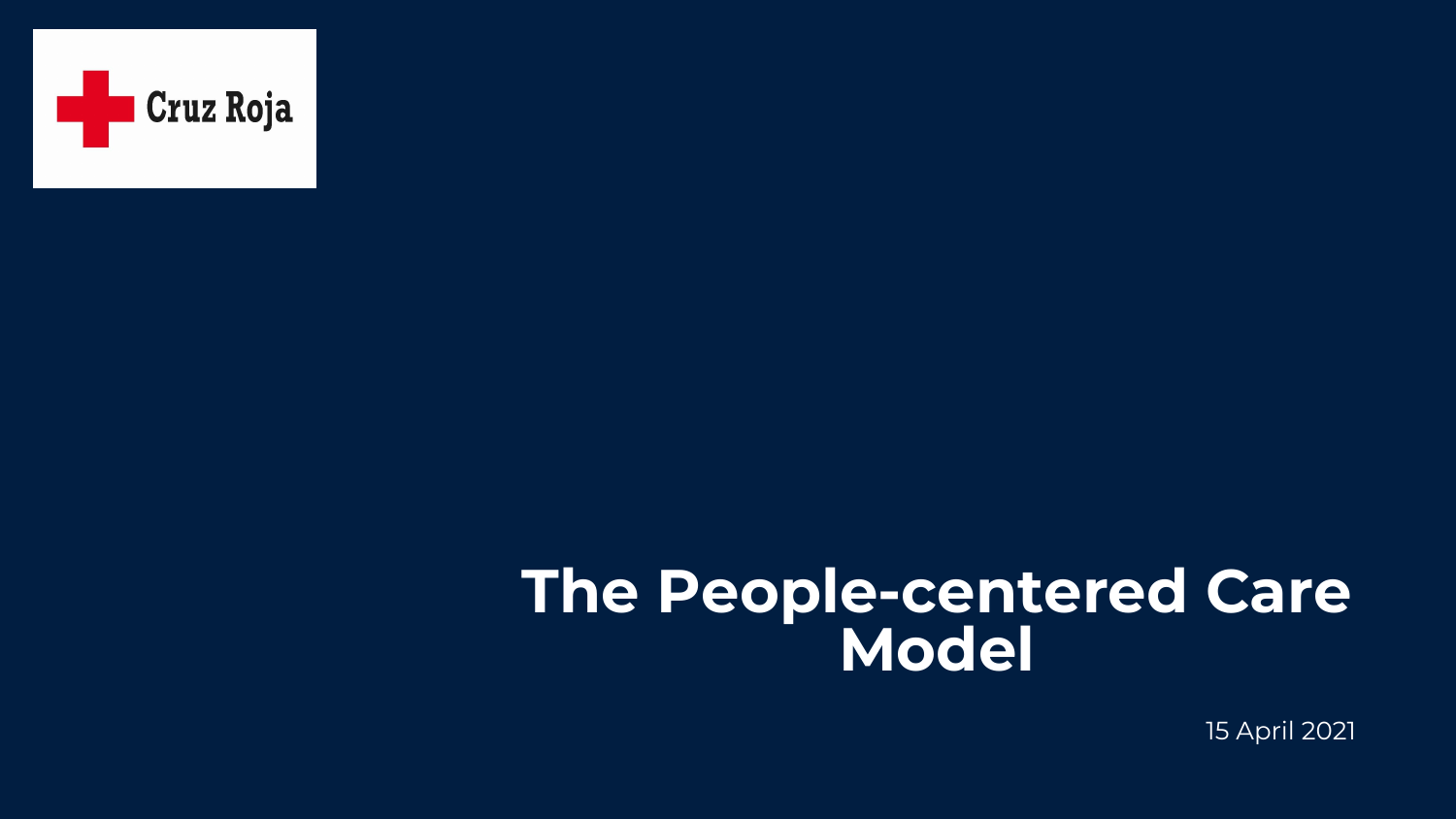### Towards a people-centered care model.

- People at the heart of our humanitarian commitment.
- **People as the protagonists of their** own development.
- Consensual Personalised Intervention Plan.
- Development of key actions that respond to people's needs.



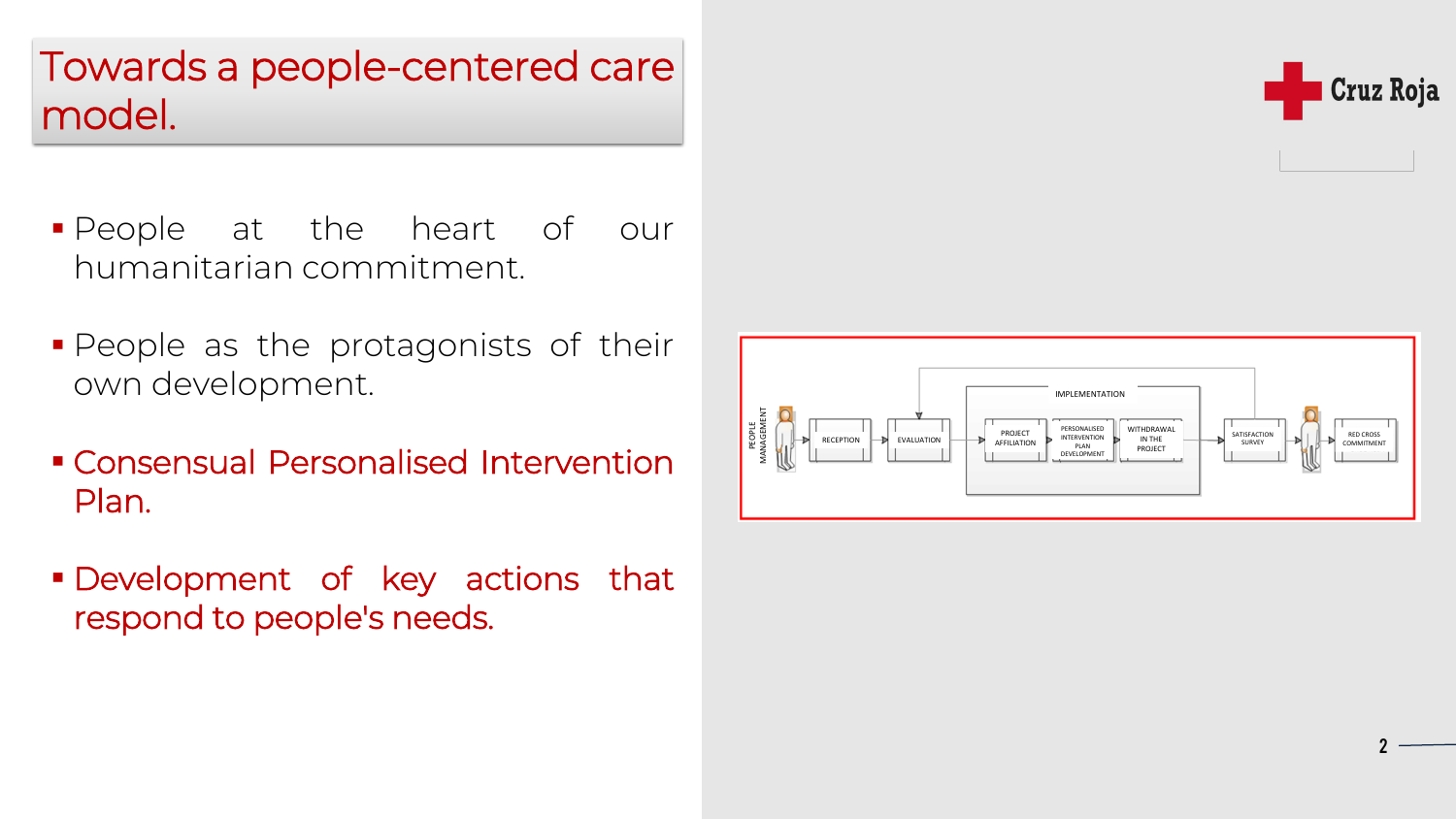3

### From a care model based only on projects.

- **Did not allow issues to be identified** outside of the project that the person was coming from.
- Responses targeted at problems of a single "collective".



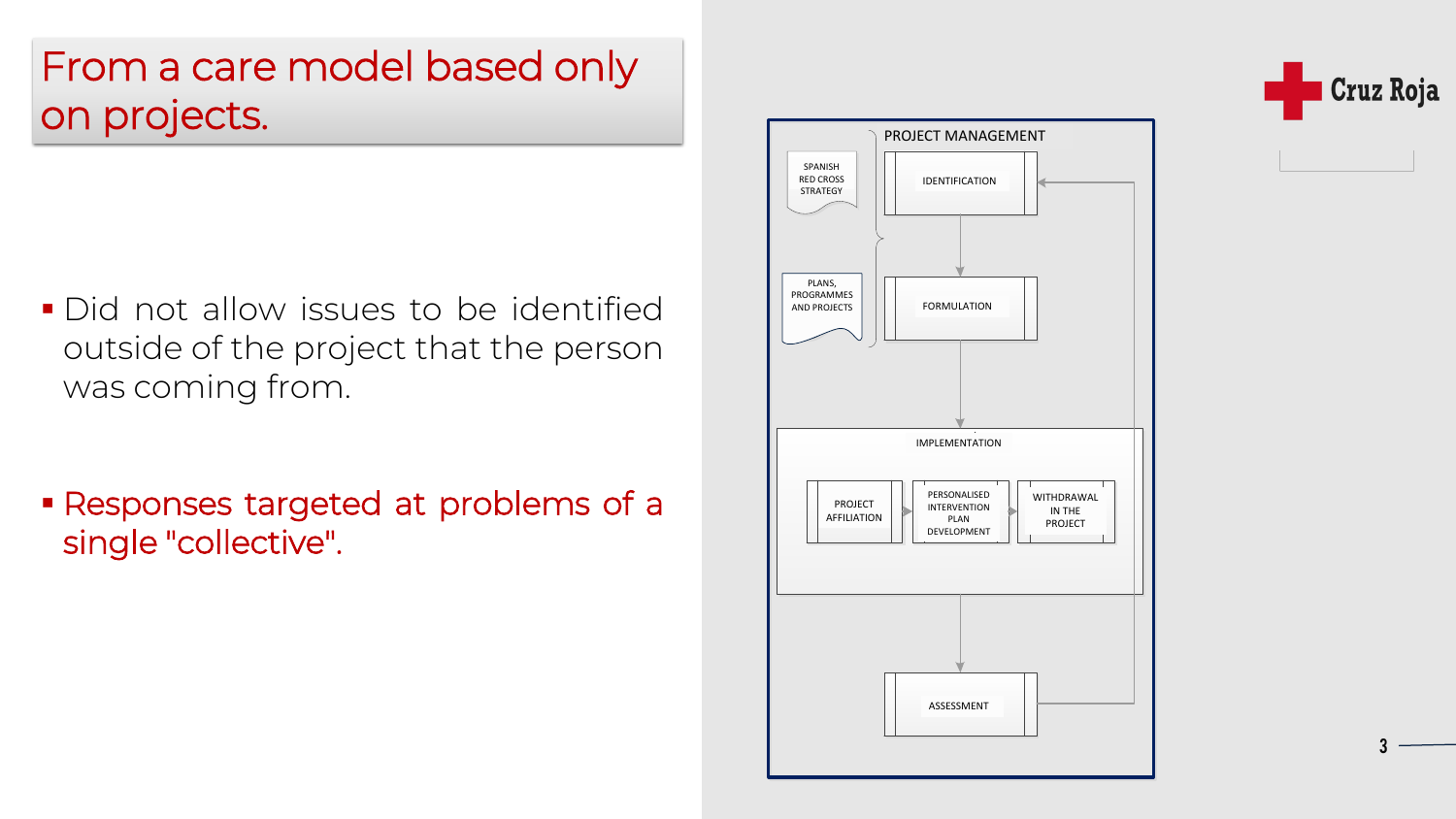4

| Evaluation           |          |                |                                                                               |
|----------------------|----------|----------------|-------------------------------------------------------------------------------|
| <b>DE</b> Employment | Social   | Economic<br>(€ |                                                                               |
| Environmental        |          | Family         | <b>Personalised Inte</b>                                                      |
| Health               |          |                | People<br><b>Expected results</b><br>Referrals<br>Activities<br>€<br>Economic |
|                      | Personal |                | ಕಿಂಕಿ<br>Family                                                               |
|                      |          |                | <b>ALL</b> Social                                                             |
|                      |          |                | Personal                                                                      |



## rvention Plan (PIP)

|    | Activities    | <b>Expected results</b> | Referrals | People involved in PIP |                            | <b>PIP Documentation</b> | Preferred volunteers |                             |
|----|---------------|-------------------------|-----------|------------------------|----------------------------|--------------------------|----------------------|-----------------------------|
| ⊜  | Economic      |                         |           |                        | $\mathbf{Q}_\alpha^\alpha$ | Employment               |                      |                             |
| ဆု | Family        |                         |           | //                     | h                          | Environmental            |                      | //                          |
|    | <b>Social</b> |                         |           | //                     | $\mathbf{v}$               | Health                   |                      | //                          |
|    |               |                         |           | //                     |                            |                          |                      | $\mathcal{E} \mathcal{L}$ . |
| ᅩ  | Personal      |                         |           |                        |                            |                          |                      |                             |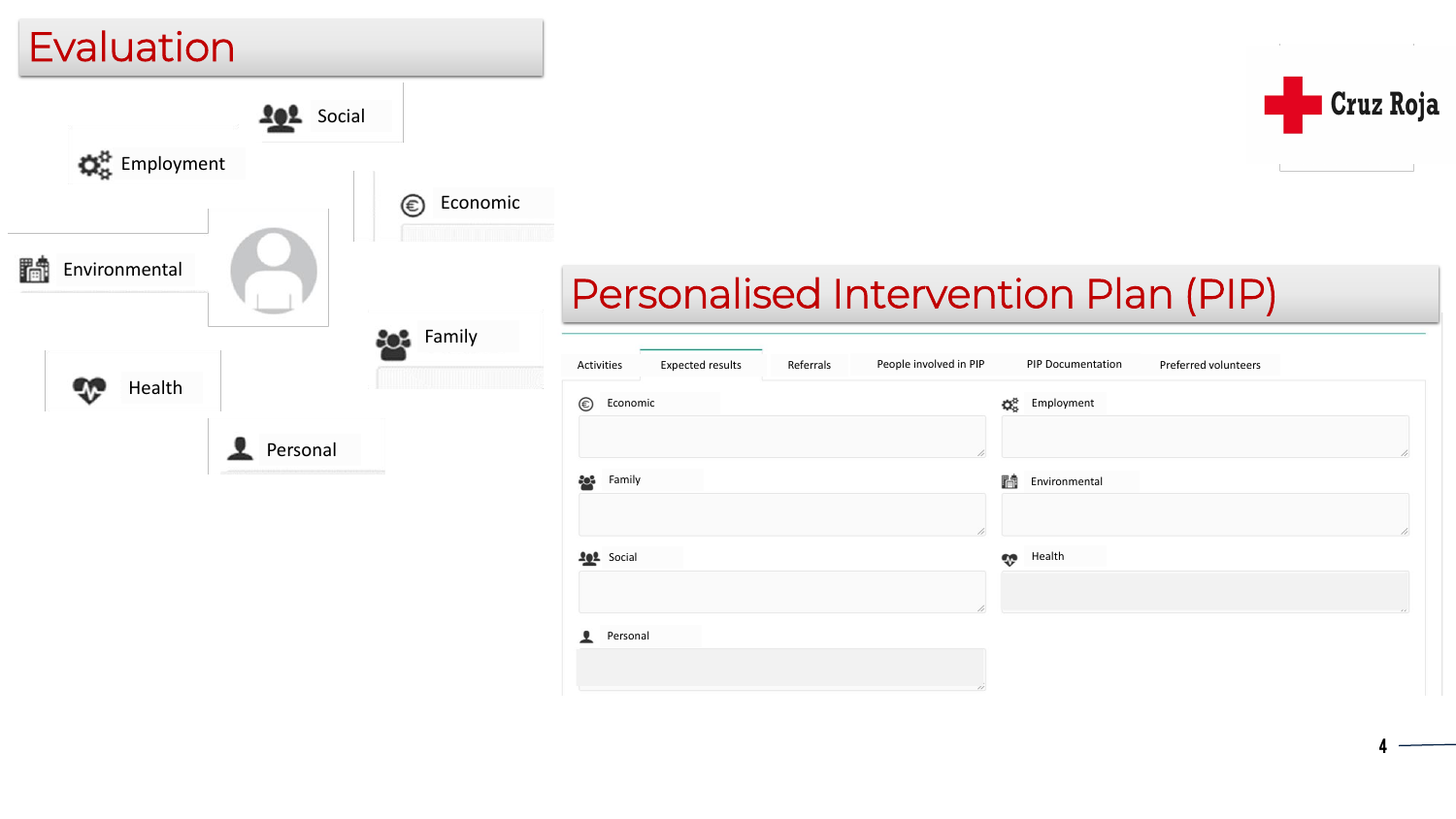#### Results obtained



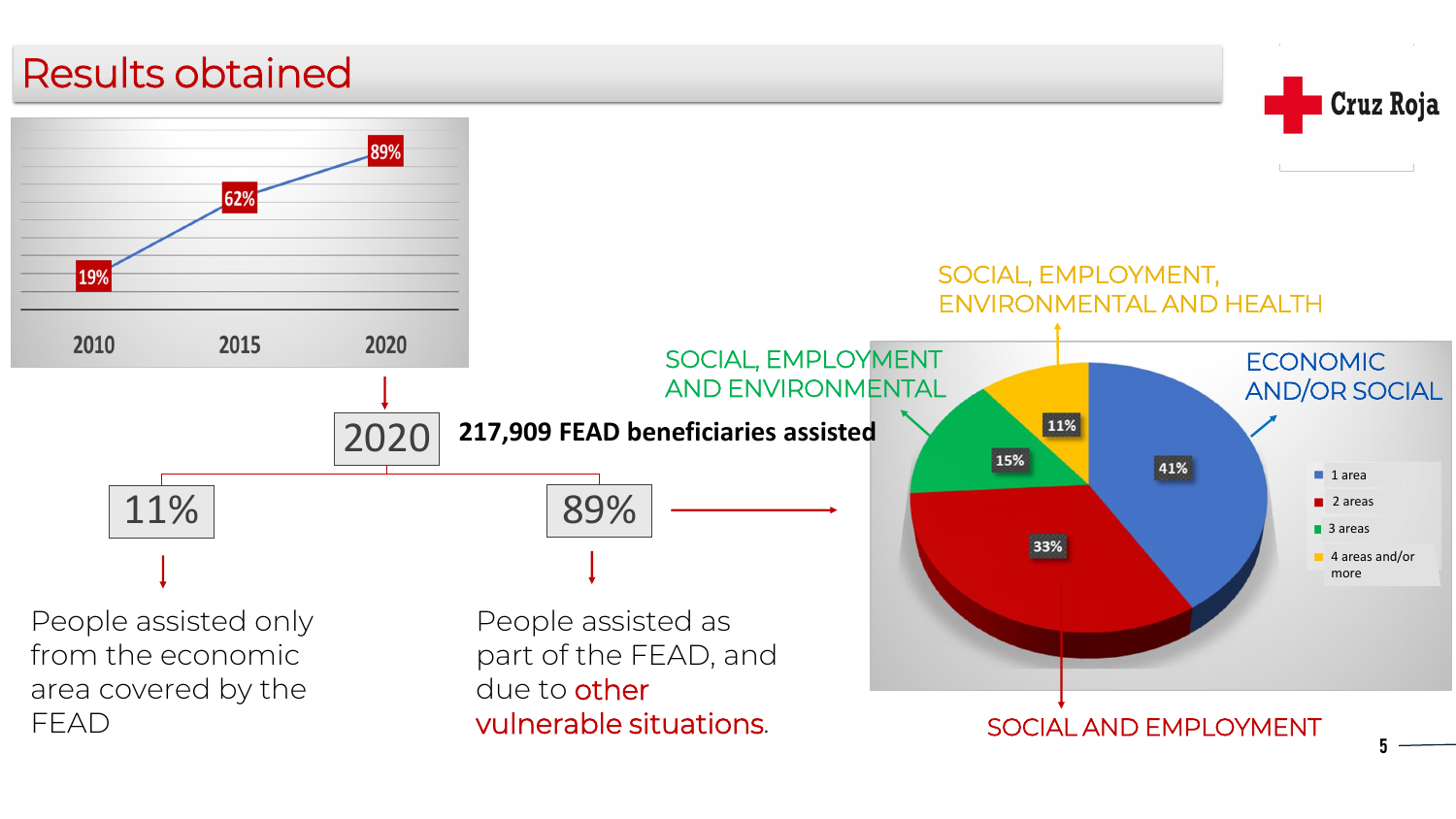6

#### Evaluation and verification of results

#### ▪ Pilot Project developed in 2017 and



2018.

▪ Operational Programme for Social Inclusion and Social Economy, cofinanced by the European Social Fund, under the Social Innovation arm. "Social + Employment = Active Inclusion"

For more information: **[https://www.cruzroja.es/cre\\_web/formacion/materiales/respuestaspersonas/index.html#/lessons/oijIUsZ8G8GeI7VVcRg60SH-U4LVCCCM](https://www.cruzroja.es/cre_web/formacion/materiales/respuestaspersonas/index.html#/lessons/oijIUsZ8G8GeI7VVcRg60SH-U4LVCCCM)**



... with a holistic response we get better results than with individualised interventions, especially in the social and employment areas.